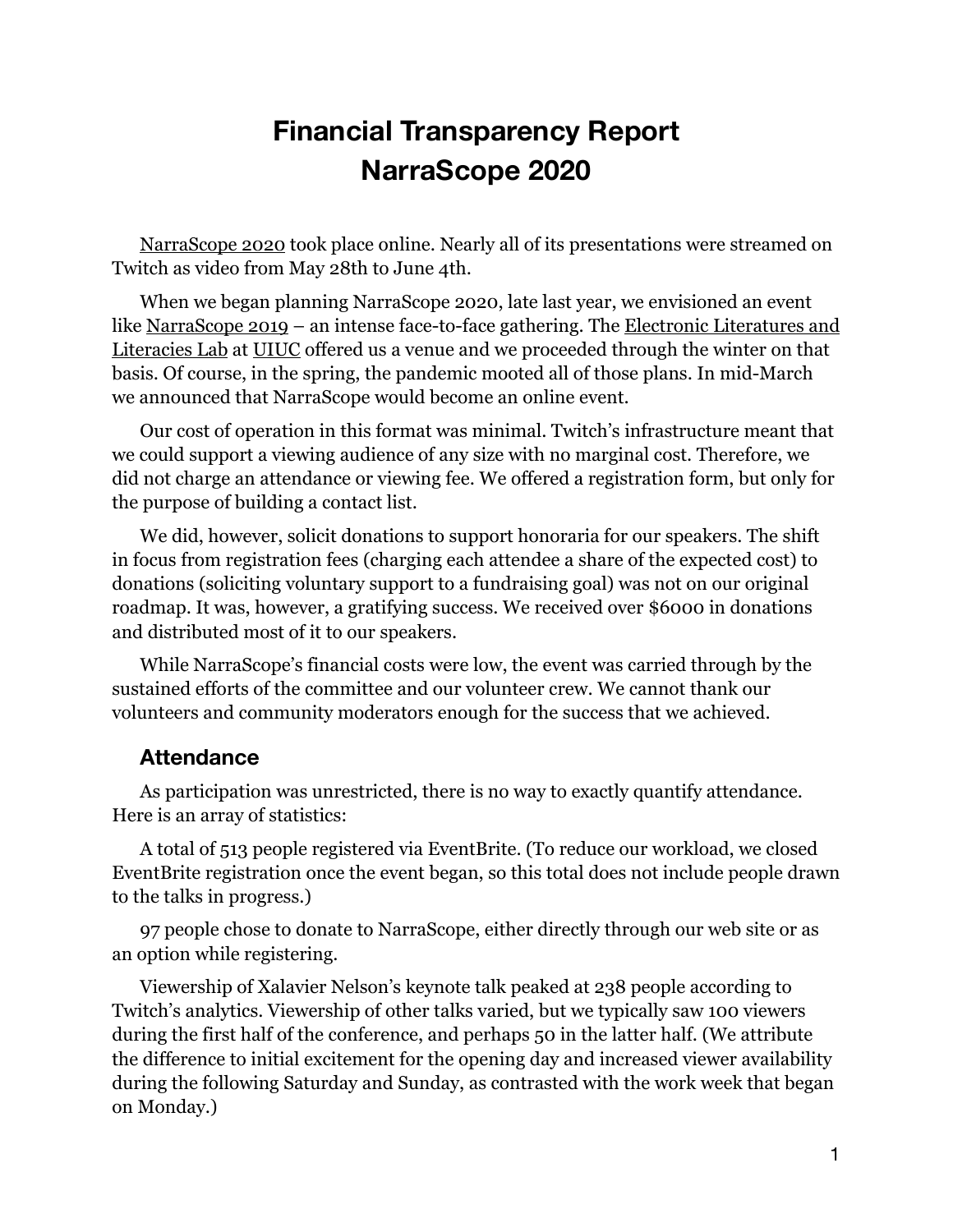Our free Discord chat drew nearly 700 unique users during the week of the conference.

## **Financials**

| Income                            | Amount    | Fees     | <b>Net After Fees</b> |
|-----------------------------------|-----------|----------|-----------------------|
| EventBrite registrations for UIUC | \$2620.00 | \$217.69 | \$2402.31             |
| Individual donations              | \$4450.00 | \$155.94 | \$4294.06             |
| Sponsorships                      | \$2094.26 | \$78.32  | \$2015.94             |
| Total income                      | \$9164.26 | \$451.95 | \$8712.31             |

| Expense                     | Amount    | Fees    | <b>Total With Fees</b> |
|-----------------------------|-----------|---------|------------------------|
| EventBrite refunds for UIUC | \$2411.80 |         | \$2411.80              |
| Web hosting                 | \$80.33   |         | \$80.33                |
| Zoom Pro account            | \$78.62   |         | \$78.62                |
| Honoraria                   | \$5350.00 | \$51.00 | \$5401.00              |
| Total expenses              | \$7920.75 | \$51.00 | \$7971.75              |

| Net for NarraScope 2020 | \$740.56 |
|-------------------------|----------|
|-------------------------|----------|

The picture is slightly complicated by the fact that we opened registration for the UIUC event in February. When we announced that the on-site event was cancelled, we had already collected \$2402 in registration fees, which we immediately refunded. (The refund amount was \$2412 due to slight mismatches in the way Eventbrite handled refunds.)

All our revenue for the online event came from individual donations and institutional sponsorship. We took in \$4294 from 97 individual donors, for an average of \$44 per donor. Our three sponsors were articy Software, Talespinners Studios, and Failbetter Games, who contributed a total of \$2016.

Our fixed expenses were a year of web hosting and a few months of Zoom Pro conferencing service. (Speakers transmitted their presentations to us via Zoom; we relayed the video stream to Twitch.) As these costs were minimal, we were able to return the majority of our revenue to speakers as honoraria for their contributions.